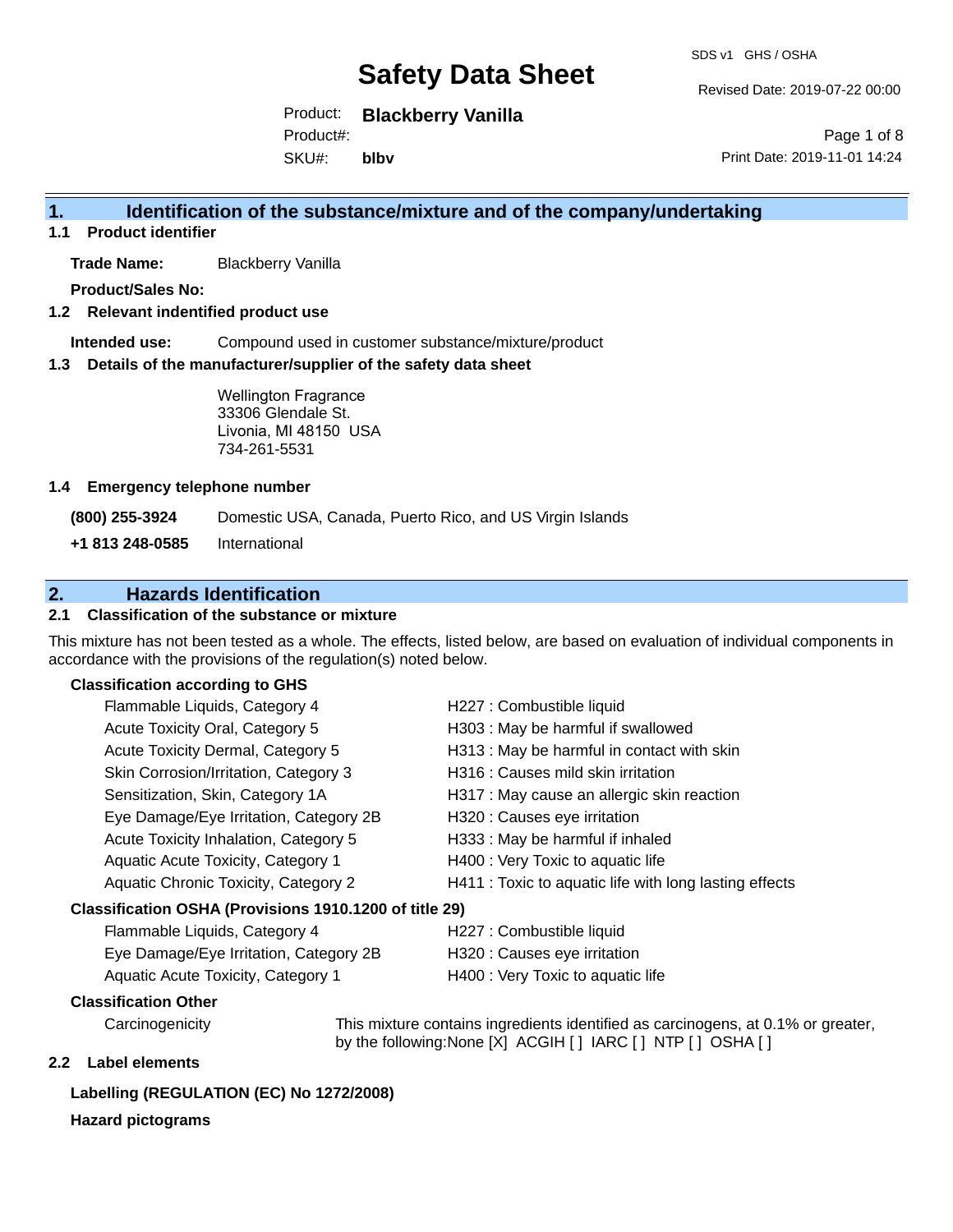## Product: **Blackberry Vanilla**

Product#:

SKU#: **blbv**

Page 2 of 8 Print Date: 2019-11-01 14:24

Revised Date: 2019-07-22 00:00

**Signal Word: Warning**

| <b>Hazard statments</b> |                                                 |
|-------------------------|-------------------------------------------------|
| H <sub>22</sub> 7       | Combustible liquid                              |
| H303                    | May be harmful if swallowed                     |
| H313                    | May be harmful in contact with skin             |
| H316                    | Causes mild skin irritation                     |
| H317                    | May cause an allergic skin reaction             |
| H320                    | Causes eye irritation                           |
| H333                    | May be harmful if inhaled                       |
| H400                    | Very Toxic to aquatic life                      |
| H411                    | Toxic to aquatic life with long lasting effects |

#### **Precautionary Statements**

#### **Prevention:**

| P <sub>235</sub> | Keep cool                                                             |
|------------------|-----------------------------------------------------------------------|
| P <sub>264</sub> | Wash hands thoroughly after handling                                  |
| P <sub>272</sub> | Contaminated work clothing should not be allowed out of the workplace |
| P273             | Avoid release to the environment                                      |
| oonse:           |                                                                       |

## **Response:** P302 + P352 IF ON SKIN: Wash with soap and water P304 + P312 **IF INHALED:** Call a POISON CENTER or doctor/physician if you feel unwell P305 + P351 + P338 IF IN EYES: Rinse cautiously with water for several minutes Remove contact lenses if present and easy to do. continue rinsing P312 Call a POISON CENTER or doctor/physician if you feel unwell P333 + P313 If skin irritation or a rash occurs: Get medical advice/attention P337 + P313 If eye irritation persists: Get medical advice/attention P363 Wash contaminated clothing before reuse P370 + P378 In case of fire: Use Carbon dioxide (CO2), Dry chemical, or Foam for extinction. Do not use a direct water jet on burning material P391 Collect Spillage

**2.3 Other Hazards**

# **no data available**

# **3. Composition/Information on Ingredients**

## **3.1 Mixtures**

This product is a complex mixture of ingredients, which contains among others the following substance(s), presenting a health or environmental hazard within the meaning of the UN Globally Harmonized System of Classification and Labeling of Chemicals (GHS):

| CAS#       | EC# | Conc. |                           |
|------------|-----|-------|---------------------------|
| Ingredient |     | Range | <b>GHS Classification</b> |

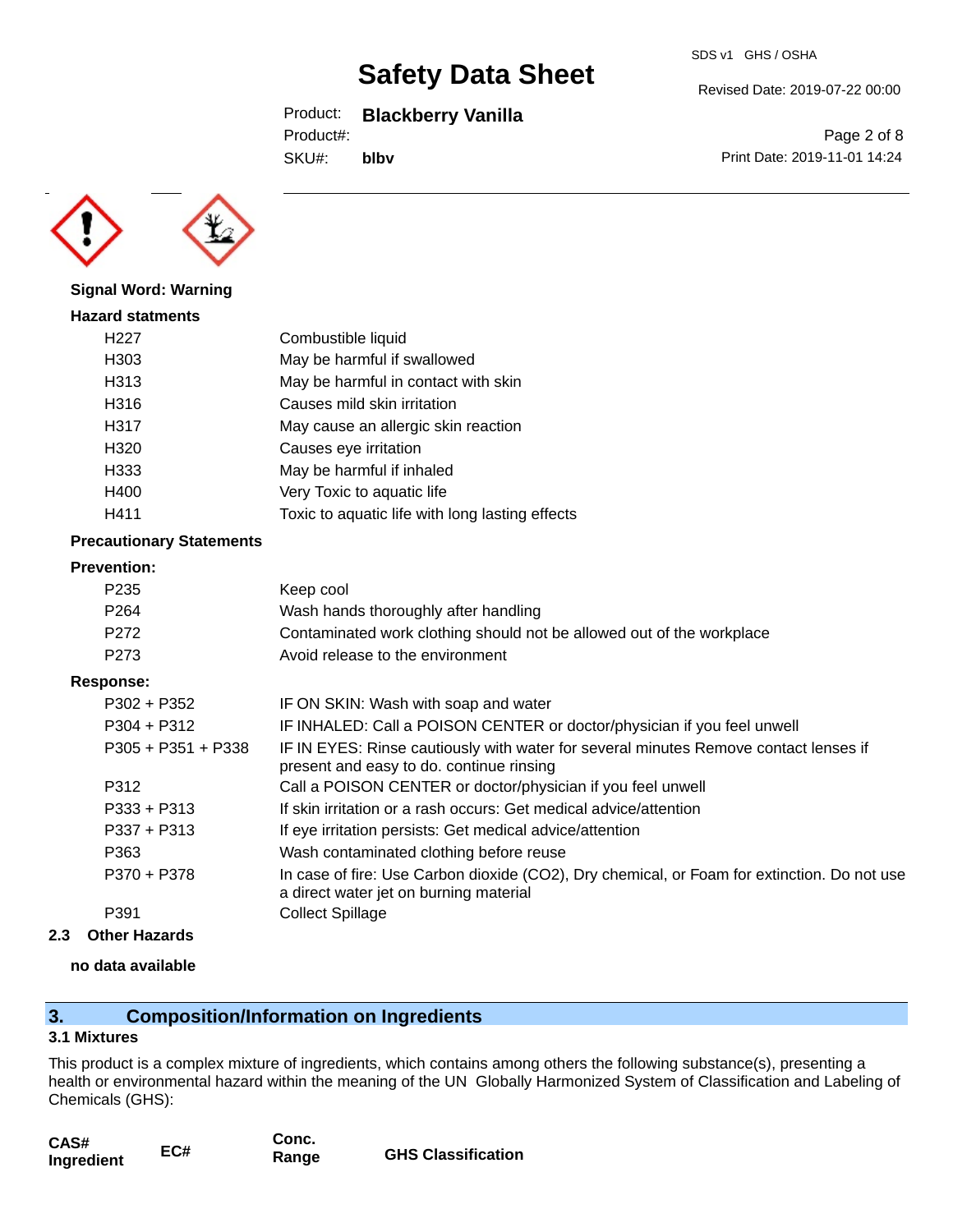Revised Date: 2019-07-22 00:00

# Product: **Blackberry Vanilla**

Product#:

SKU#: **blbv**

Page 3 of 8 Print Date: 2019-11-01 14:24

| CAS#                                                     |                                              | Conc.                                     |                                     |
|----------------------------------------------------------|----------------------------------------------|-------------------------------------------|-------------------------------------|
| Ingredient                                               | EC#                                          | Range                                     | <b>GHS Classification</b>           |
| 120-51-4                                                 | 204-402-9                                    | $30 - 40%$                                | H302; H313; H400; H411              |
| <b>Benzyl Benzoate</b>                                   |                                              |                                           |                                     |
| 118-58-1                                                 | 204-262-9                                    | $5 - 10%$                                 | H303; H317; H320; H401; H412        |
| <b>Benzyl Salicylate</b>                                 |                                              |                                           |                                     |
| 84-66-2                                                  | 201-550-6                                    | $5 - 10%$                                 | H316; H402                          |
| Diethyl phthalate                                        |                                              |                                           |                                     |
| 1222-05-5                                                | 214-946-9                                    | $5 - 10%$                                 | H316; H400; H410                    |
|                                                          | Hexamethylindanopyran                        |                                           |                                     |
| 121-33-5                                                 | 204-465-2                                    | $5 - 10%$                                 | H303; H319                          |
| vanillin                                                 |                                              |                                           |                                     |
| 121-32-4                                                 | 204-464-7                                    | $5 - 10%$                                 | H303; H320; H402                    |
|                                                          | 3-Ethoxy-4-hydroxybenzaldehyde               |                                           |                                     |
| 5989-27-5                                                | 227-813-5                                    | $2 - 5%$                                  | H226; H304; H315; H317; H400; H410  |
| Limonene                                                 |                                              |                                           |                                     |
| 77-83-8                                                  | 201-061-8                                    | $2 - 5%$                                  | H317; H401; H411                    |
|                                                          | Ethyl Methylphenylglycidate                  |                                           |                                     |
| $91 - 64 - 5$                                            | 202-086-7                                    | $2 - 5%$                                  | H302; H317; H402                    |
| Coumarin                                                 |                                              |                                           |                                     |
| $140 - 11 - 4$                                           | 205-399-7                                    | $2 - 5%$                                  | H303; H401; H412                    |
| Benzyl acetate                                           |                                              |                                           |                                     |
| 21145-77-7                                               | 244-240-6                                    | $2 - 5%$                                  | H302; H400; H410                    |
|                                                          | Acetyl hexamethyl tetralin                   |                                           |                                     |
| 2050-08-0                                                | 218-080-2                                    | $1 - 2%$                                  | H302; H400; H410                    |
| Amyl salicylate                                          |                                              |                                           |                                     |
| 98-55-5                                                  | 202-680-6                                    | $1 - 2%$                                  | H227; H303; H315; H319; H401        |
| <b>Terpineol</b>                                         |                                              |                                           |                                     |
| 101-86-0                                                 | 202-983-3                                    | $1 - 2%$                                  | H303; H316; H317; H400; H411        |
|                                                          | Hexyl cinnamaldehyde                         |                                           |                                     |
| 80-54-6                                                  | 201-289-8                                    | $1 - 2%$                                  | H227; H302; H315; H317; H361; H401; |
|                                                          | <b>Butylphenyl Methylpropional</b>           |                                           | H412                                |
| 66068-84-6                                               | 266-100-3                                    | $1 - 2%$                                  | H315; H401; H411                    |
|                                                          |                                              | Isocamphenyl cyclohexanol (mixed isomers) |                                     |
| 10094-34-5                                               | 233-221-8                                    | $1 - 2%$                                  | H401; H411                          |
| a, a-Dimethylphenethyl butyrate                          |                                              |                                           |                                     |
| 4940-11-8                                                | 225-582-5                                    | $1 - 2%$                                  | H302; H401                          |
| <b>Ethyl Maltol</b>                                      |                                              |                                           |                                     |
| 120-57-0                                                 | 204-409-7                                    | $1 - 2%$                                  | H303; H317; H401                    |
| Heliotropine                                             |                                              |                                           |                                     |
| 31906-04-4                                               | 250-863-4                                    | $0.1 - 1.0 %$                             | H317; H402                          |
|                                                          | Hydroxyisohexyl 3-cyclohexene carboxaldehyde |                                           |                                     |
| See Section 16 for full text of GHS classification codes |                                              |                                           |                                     |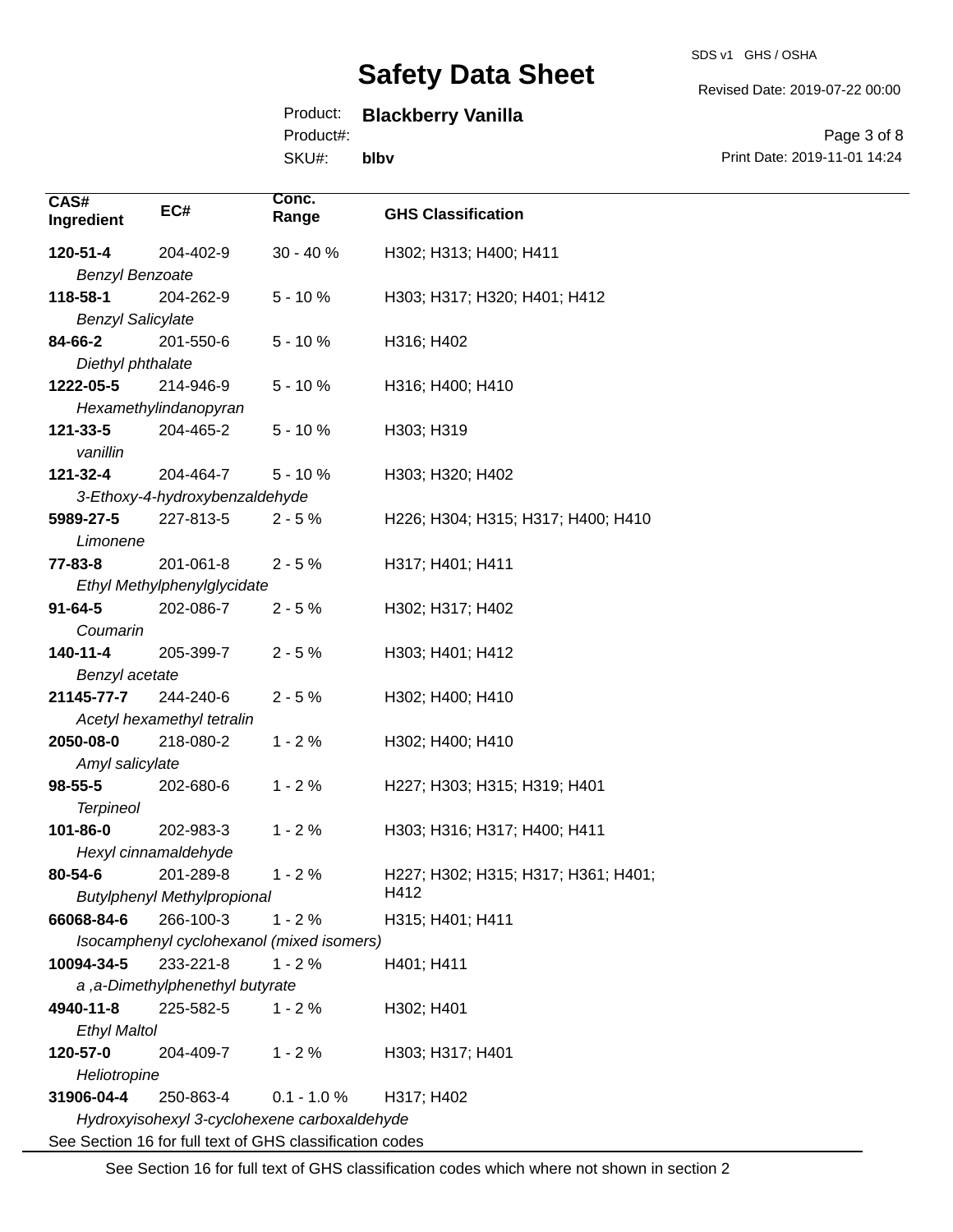Revised Date: 2019-07-22 00:00

Product: **Blackberry Vanilla**

Product#:

SKU#: **blbv**

Page 4 of 8 Print Date: 2019-11-01 14:24

Total Hydrocarbon Content  $(\% w/w) = 3.68$ 

| $\overline{4}$ .<br><b>First Aid Measures</b>                                     |                                                                                                               |  |  |
|-----------------------------------------------------------------------------------|---------------------------------------------------------------------------------------------------------------|--|--|
| <b>Description of first aid measures</b><br>4.1                                   |                                                                                                               |  |  |
| Inhalation:                                                                       | Remove from exposure site to fresh air and keep at rest.<br>Obtain medical advice.                            |  |  |
| <b>Eye Exposure:</b>                                                              | Flush immediately with water for at least 15 minutes.<br>Contact physician if symptoms persist.               |  |  |
| <b>Skin Exposure:</b>                                                             | Remove contaminated clothes. Wash thoroughly with water (and soap).<br>Contact physician if symptoms persist. |  |  |
| Ingestion:                                                                        | Rinse mouth with water and obtain medical advice.                                                             |  |  |
| Most important symptoms and effects, both acute and delayed<br>4.2                |                                                                                                               |  |  |
| <b>Symptoms:</b>                                                                  | no data available                                                                                             |  |  |
| <b>Risks:</b>                                                                     | Refer to Section 2.2 "Hazard Statements"                                                                      |  |  |
| Indication of any immediate medical attention and special treatment needed<br>4.3 |                                                                                                               |  |  |
| <b>Treatment:</b>                                                                 | Refer to Section 2.2 "Response"                                                                               |  |  |
| 5.<br><b>Fire-Fighting measures</b>                                               |                                                                                                               |  |  |
| <b>Extinguishing media</b><br>5.1                                                 |                                                                                                               |  |  |
| Suitable:                                                                         | Carbon dioxide (CO2), Dry chemical, Foam                                                                      |  |  |
| Unsuitable                                                                        | Do not use a direct water jet on burning material                                                             |  |  |
| 5.2 Special hazards arising from the substance or mixture                         |                                                                                                               |  |  |
| <b>During fire fighting:</b><br><b>Advice for firefighters</b><br>5.3             | Water may be ineffective                                                                                      |  |  |
|                                                                                   |                                                                                                               |  |  |
| <b>Further information:</b>                                                       | Standard procedure for chemical fires                                                                         |  |  |

## **6. Accidental Release Measures**

#### **6.1 Personal precautions, protective equipment and emergency procedures**

Avoid inhalation and contact with skin and eyes. A self-contained breathing apparatus is recommended in case of a major spill.

#### **6.2 Environmental precautions**

Keep away from drains, soil, and surface and groundwater.

## **6.3 Methods and materials for containment and cleaning up**

Clean up spillage promptly. Remove ignition sources. Provide adequate ventilation. Avoid excessive inhalation of vapors. Gross spillages should be contained by use of sand or inert powder and disposed of according to the local regulations.

#### **6.4 Reference to other sections**

Not Applicable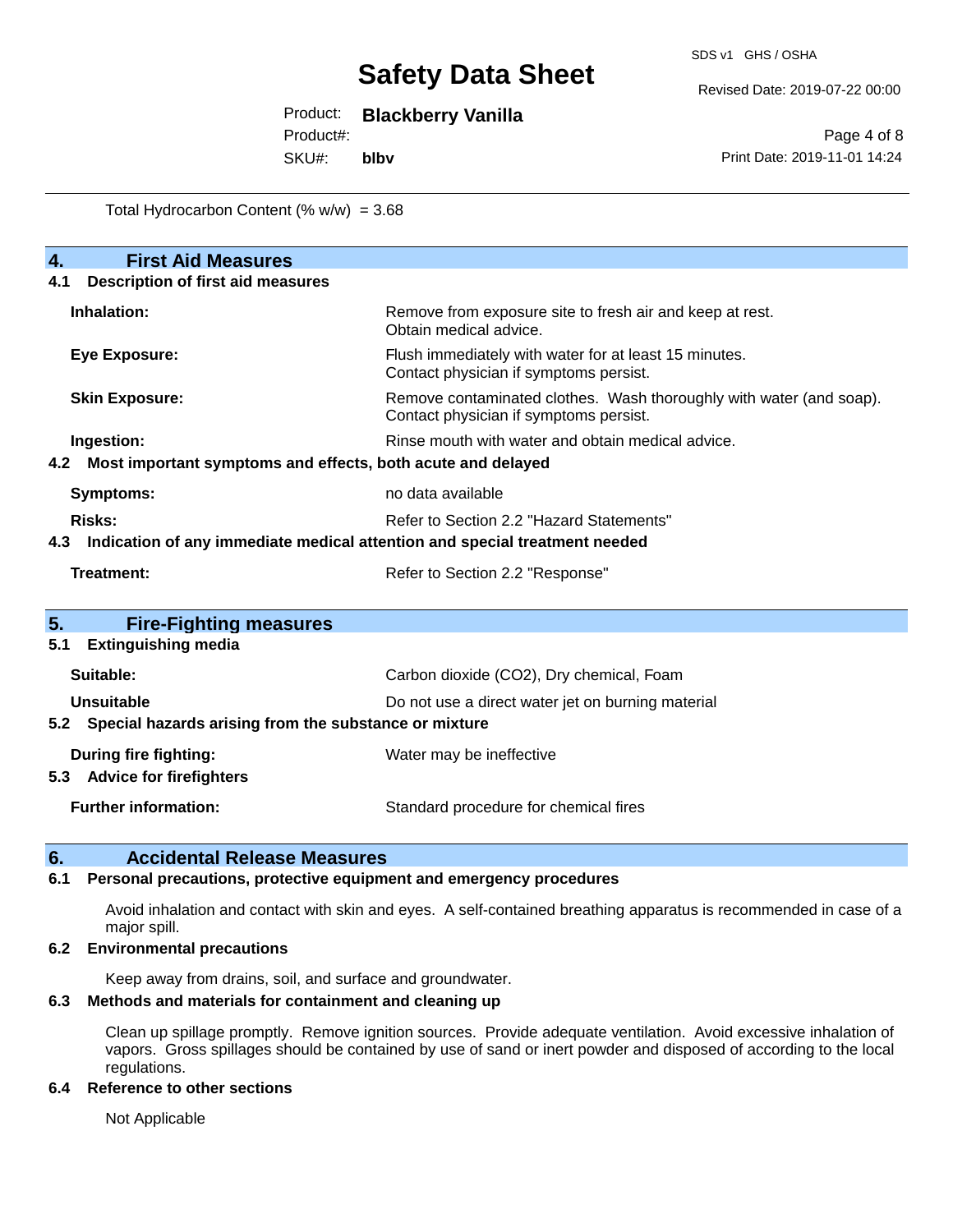Revised Date: 2019-07-22 00:00

Product: **Blackberry Vanilla**

SKU#: Product#: **blbv**

Page 5 of 8 Print Date: 2019-11-01 14:24

# **7. Handling and Storage**

#### **7.1 Precautions for safe handling**

Apply according to good manufacturing and industrial hygiene practices with proper ventilation. Do not drink, eat or smoke while handling. Respect good personal hygiene.

#### **7.2 Conditions for safe storage, including any incompatibilities**

Store in a cool, dry and ventilated area away from heat sources and protected from light in tightly closed original container. Avoid uncoated metal container. Keep air contact to a minimum.

### **7.3 Specific end uses**

No information available

### **8. Exposure Controls/Personal Protection**

**8.1 Control parameters**

| <b>Exposure Limits:</b> |                   |              |       |             |                                                  |
|-------------------------|-------------------|--------------|-------|-------------|--------------------------------------------------|
| Component               |                   | <b>ACGIH</b> | ACGIH | <b>OSHA</b> | <b>OSHA</b><br>TWA ppm STEL ppm TWA ppm STEL ppm |
| 84-66-2                 | Diethyl phthalate | 5            |       |             |                                                  |
| 140-11-4                | Benzyl acetate    | 10           |       |             |                                                  |

**Engineering Controls:** Use local exhaust as needed.

#### **8.2 Exposure controls - Personal protective equipment**

| Eye protection:                | Tightly sealed goggles, face shield, or safety glasses with brow guards and side shields, etc.<br>as may be appropriate for the exposure |
|--------------------------------|------------------------------------------------------------------------------------------------------------------------------------------|
| <b>Respiratory protection:</b> | Avoid excessive inhalation of concentrated vapors. Apply local ventilation where appropriate.                                            |
| <b>Skin protection:</b>        | Avoid Skin contact. Use chemically resistant gloves as needed.                                                                           |

#### **9. Physical and Chemical Properties**

## **9.1 Information on basic physical and chemical properties**

| Appearance:                  | Liquid                           |
|------------------------------|----------------------------------|
| Odor:                        | Conforms to Standard             |
| Color:                       | Yellow to Greenish Yellow (G6-9) |
| <b>Viscosity:</b>            | Liquid                           |
| <b>Freezing Point:</b>       | Not determined                   |
| <b>Boiling Point:</b>        | Not determined                   |
| <b>Melting Point:</b>        | Not determined                   |
| <b>Flashpoint (CCCFP):</b>   | 180 F (82.22 C)                  |
| <b>Auto flammability:</b>    | Not determined                   |
| <b>Explosive Properties:</b> | None Expected                    |
| <b>Oxidizing properties:</b> | None Expected                    |
| Vapor Pressure (mmHg@20 C):  | 0.3265                           |
| %VOC:                        | 0.33                             |
| Specific Gravity @ 25 C:     | 1.0760                           |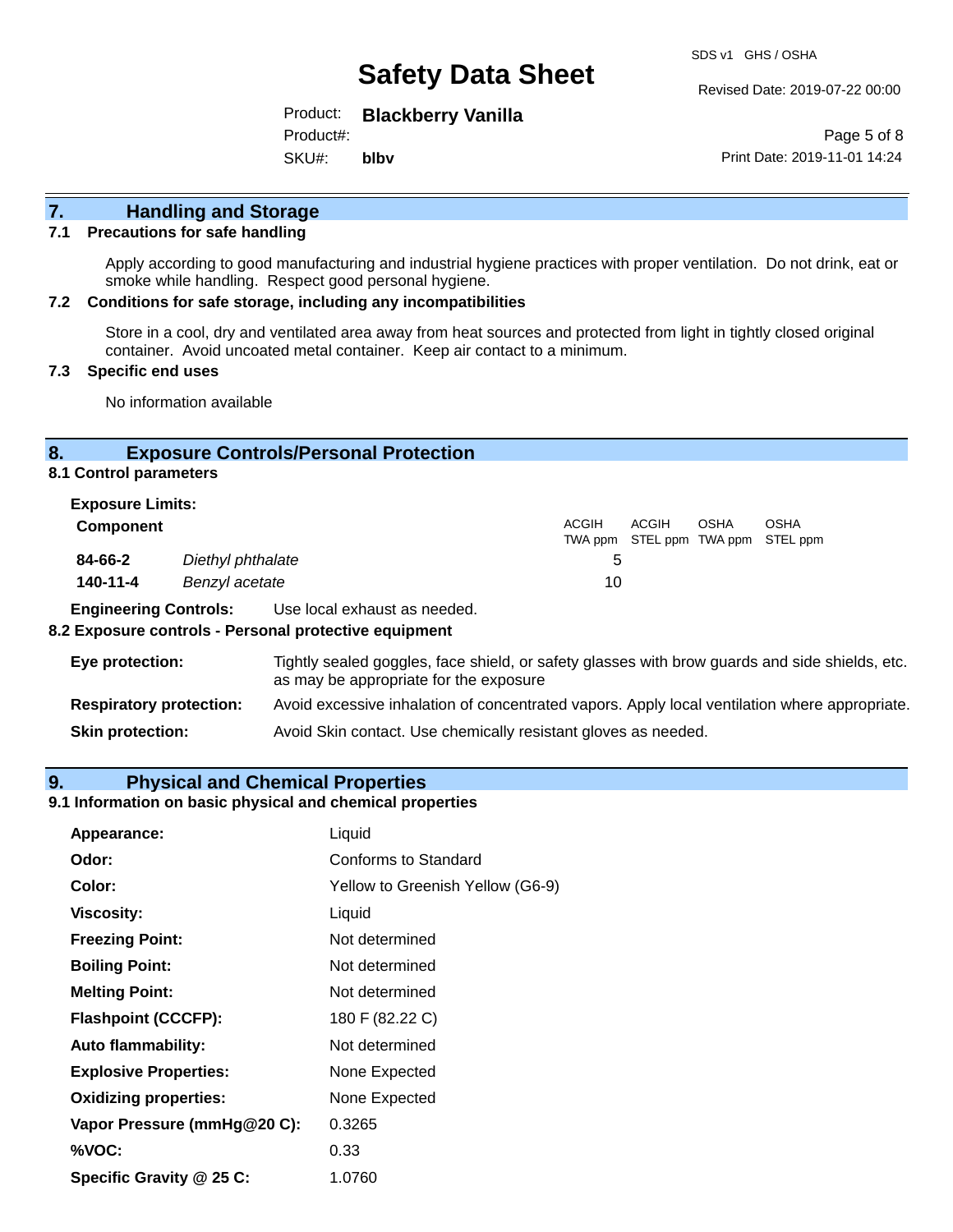#### Revised Date: 2019-07-22 00:00

## Product: **Blackberry Vanilla** Product#:

SKU#: **blbv**

Page 6 of 8 Print Date: 2019-11-01 14:24

| <b>Density @ 25 C:</b>   | 1.0730 |  |
|--------------------------|--------|--|
| Refractive Index @ 20 C: | .5400  |  |
| Soluble in:              | Oil    |  |

# **10. Stability and Reactivity**

| 10.1 Reactivity                         | None                                               |
|-----------------------------------------|----------------------------------------------------|
| <b>10.2 Chemical stability</b>          | Stable                                             |
| 10.3 Possibility of hazardous reactions | None known                                         |
| 10.4 Conditions to avoid                | None known                                         |
| 10.5 Incompatible materials             | Strong oxidizing agents, strong acids, and alkalis |
| 10.6 Hazardous decomposition products   | None known                                         |

## **11. Toxicological Information**

### **11.1 Toxicological Effects**

Acute Toxicity Estimates (ATEs) based on the individual Ingredient Toxicity Data utilizing the "Additivity Formula"

| Acute toxicity - Oral - (Rat) mg/kg                | (LD50: 2012.7510) May be harmful if swallowed            |
|----------------------------------------------------|----------------------------------------------------------|
| Acute toxicity - Dermal - (Rabbit) mg/kg           | (LD50: 3181.4451) May be harmful in contact with skin    |
| Acute toxicity - Inhalation - (Rat) mg/L/4hr       | (LD50: 45.5208) May be harmful if inhaled                |
| <b>Skin corrosion / irritation</b>                 | May be harmful if inhaled                                |
| Serious eye damage / irritation                    | Causes eye irritation                                    |
| <b>Respiratory sensitization</b>                   | Not classified - the classification criteria are not met |
| <b>Skin sensitization</b>                          | May cause an allergic skin reaction                      |
| <b>Germ cell mutagenicity</b>                      | Not classified - the classification criteria are not met |
| Carcinogenicity                                    | Not classified - the classification criteria are not met |
| <b>Reproductive toxicity</b>                       | Not classified - the classification criteria are not met |
| Specific target organ toxicity - single exposure   | Not classified - the classification criteria are not met |
| Specific target organ toxicity - repeated exposure | Not classified - the classification criteria are not met |
| <b>Aspiration hazard</b>                           | Not classified - the classification criteria are not met |

# **12. Ecological Information**

# **12.1 Toxicity**

| <b>Acute acquatic toxicity</b>     | Very Toxic to aquatic life                      |
|------------------------------------|-------------------------------------------------|
| Chronic acquatic toxicity          | Toxic to aquatic life with long lasting effects |
| Toxicity Data on soil              | no data available                               |
| <b>Toxicity on other organisms</b> | no data available                               |

**12.2 Persistence and degradability no data available**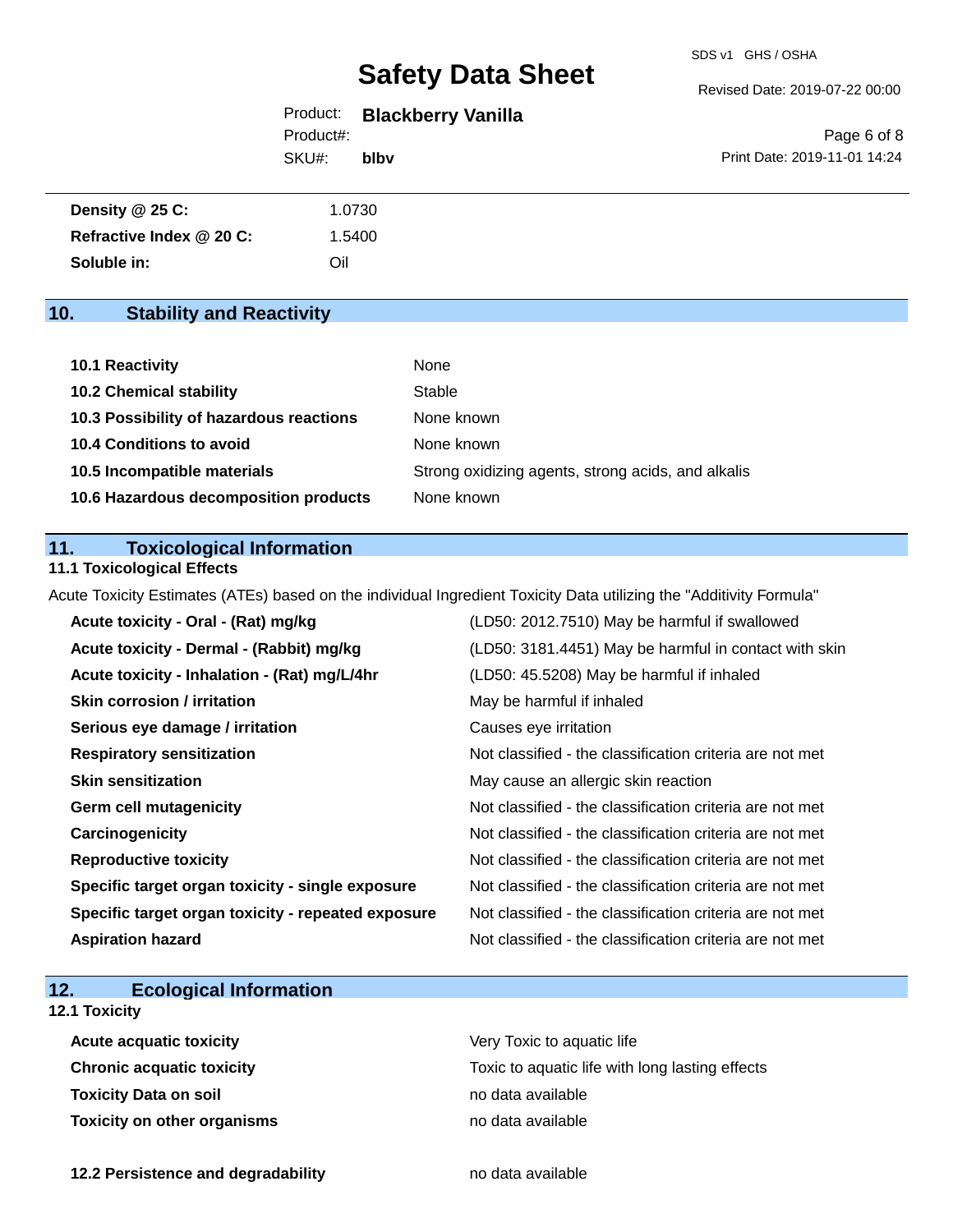SDS v1 GHS / OSHA

#### Revised Date: 2019-07-22 00:00

# Product: **Blackberry Vanilla**

Product#:

SKU#: **blbv**

|                              | Page 7 of 8 |  |
|------------------------------|-------------|--|
| Print Date: 2019-11-01 14:24 |             |  |

| 12.3 Bioaccumulative potential | no data available |
|--------------------------------|-------------------|
| 12.4 Mobility in soil          | no data available |
| 12.5 Other adverse effects     | no data available |

# **13. Disposal Conditions**

#### **13.1 Waste treatment methods**

Do not allow product to reach sewage systems. Dispose of in accordance with all local and national regulations. Send to a licensed waste management company.The product should not be allowed to enter drains, water courses or the soil. Do not contaminate ponds, waterways or ditches with chemical or used container.

# **14. Transport Information**

| <b>Marine Pollutant</b>                                       | Yes. Ingredient of greatest environmental impact:<br>120-51-4 : (30 - 40 %) : Benzyl Benzoate |              |                                     |                 |               |
|---------------------------------------------------------------|-----------------------------------------------------------------------------------------------|--------------|-------------------------------------|-----------------|---------------|
| <b>Regulator</b>                                              |                                                                                               | <b>Class</b> | <b>Pack Group</b>                   | <b>Sub Risk</b> | UN-nr.        |
| U.S. DOT (Non-Bulk)                                           |                                                                                               |              | Not Regulated - Not Dangerous Goods |                 |               |
| <b>Chemicals NOI</b>                                          |                                                                                               |              |                                     |                 |               |
| <b>ADR/RID (International Road/Rail)</b>                      |                                                                                               |              |                                     |                 |               |
| <b>Environmentally Hazardous</b><br>Substance, Liquid, n.o.s. |                                                                                               | 9            | Ш                                   |                 | <b>UN3082</b> |
| <b>IATA (Air Cargo)</b>                                       |                                                                                               |              |                                     |                 |               |
| <b>Environmentally Hazardous</b><br>Substance, Liquid, n.o.s. |                                                                                               | 9            | Ш                                   |                 | <b>UN3082</b> |
| IMDG (Sea)                                                    |                                                                                               |              |                                     |                 |               |
| <b>Environmentally Hazardous</b><br>Substance, Liquid, n.o.s. |                                                                                               | 9            | Ш                                   |                 | <b>UN3082</b> |

| 15.                                       | <b>Regulatory Information</b>     |                                     |                                                                                                 |
|-------------------------------------------|-----------------------------------|-------------------------------------|-------------------------------------------------------------------------------------------------|
| <b>U.S. Federal Regulations</b>           |                                   |                                     |                                                                                                 |
| <b>TSCA (Toxic Substance Control Act)</b> |                                   |                                     | All components of the substance/mixture are listed or exempt                                    |
|                                           |                                   | 40 CFR(EPCRA, SARA, CERCLA and CAA) | This product contains the following components:                                                 |
| 84-66-2                                   | $201 - 550 - 6$ 5 - 10 %          |                                     | Diethyl phthalate                                                                               |
| <b>U.S. State Regulations</b>             |                                   |                                     |                                                                                                 |
| <b>California Proposition 65 Warning</b>  |                                   |                                     | This product contains the following components:                                                 |
|                                           | 123-35-3(NF 204-622-5 0.01 - 0.1% |                                     | beta-Myrcene (Natural Source)                                                                   |
| <b>Canadian Regulations</b>               |                                   |                                     |                                                                                                 |
| <b>DSL</b>                                |                                   |                                     | 99.71% of the components are listed or exempt. The following<br>components are NOT on the List: |
| 67801-20-1                                | 267-140-4 0.1 - 1.0 %             |                                     | 3-Methyl-5-(2,2,3-trimethyl-3-cyclopenten-1-yl)pent-4-en-2-ol                                   |